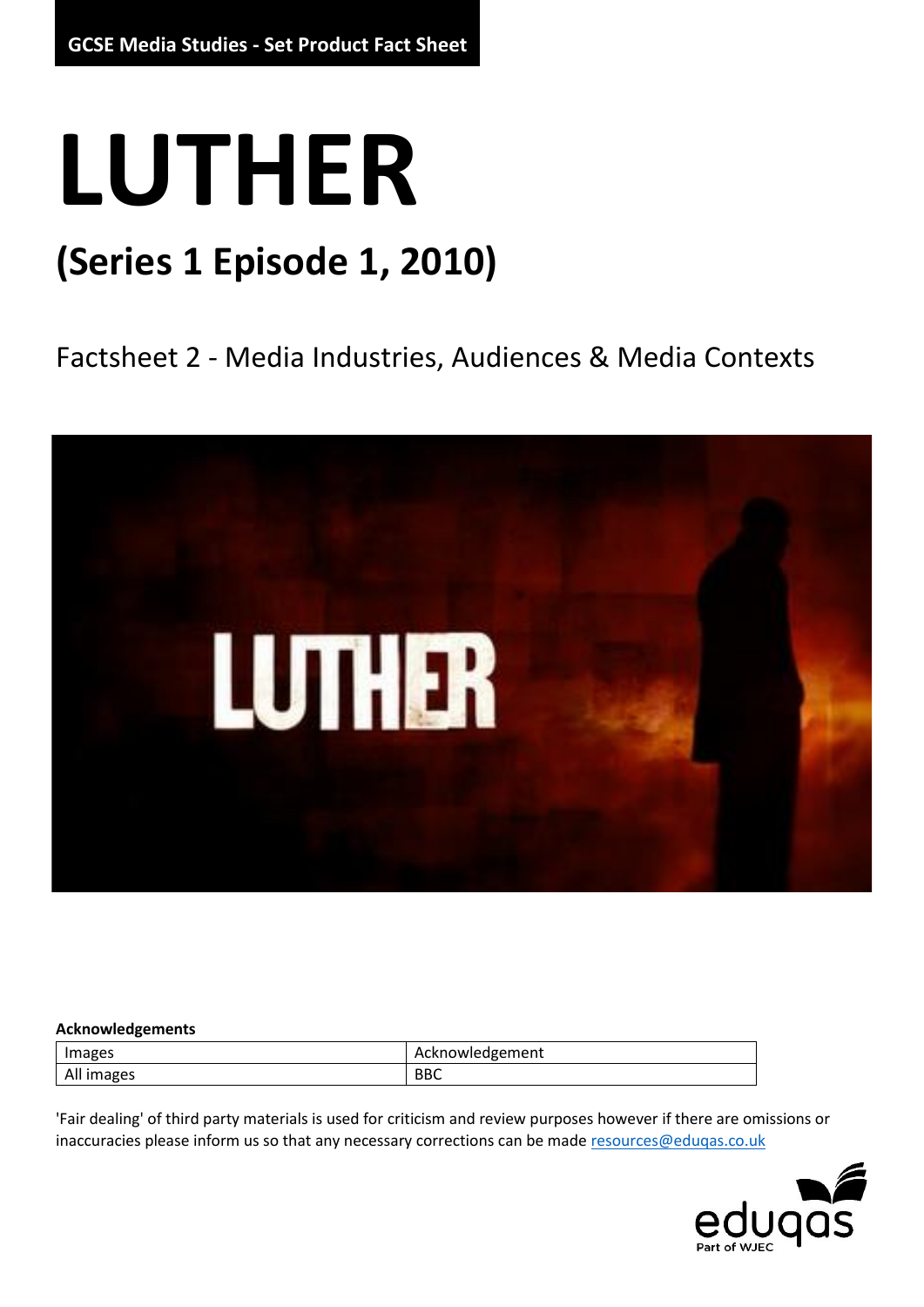# **LUTHER**

## **(Series 1 Episode 1, 2010)**

**Component 2: Understanding Forms and Products**

**Focus Areas:** Media Language Representation **Media Industries Audiences Media contexts**

#### **PART 1: STARTING POINTS - Media Industries**

**The nature of media production, including by large organisations, who own the products they produce and by individuals and groups:** There have been significant changes to the television industry in recent years due to the impact of digital technology on the way in which programmes are produced and distributed and how audiences consume them. Audiences have become more fragmented and traditional broadcasters like the BBC must evolve in the ways in which they produce, distribute and market their products.

*Luther* is a mainstream programme from a popular genre, produced and distributed by the BBC. It has become one of the organisation's flagship programmes, ensuring a loyal audience. The set episode had 6.35 million viewers when it aired in 2010. It was ranked 6 out of 10 programmes for that week, the top four slots being taken by episodes of *EastEnders* and the fifth slot by *Doctor Who*, a successful start for a new programme and testament to the marketing campaign.

The success of *Luther* over the five series is also an example of how the BBC as a mainstream broadcaster, whilst engaging in risk and producing new, innovative programmes, also relies on the repetition of successful formats to secure audiences in an increasingly competitive media landscape.

The programme has relatively high production values for a television series, evident in the choice of locations, the cinematography and the well-established actors including Idris Elba, Saskia Reeves and Indira Varma.

*Luther* has a wide global distribution: it was previously available on Netflix, is currently (March 2021) available on Amazon Prime and is broadcast on BBC America as well as in over 200 other territories. As part of its global promotional campaign BBC Worldwide released a video to market the series to international buyers featuring a scene from the programme dubbed into different languages

(*<https://www.youtube.com/watch/BudHdXEyBqM>*).

#### **The impact of the increasingly convergent nature of media industries across different platforms:**

Whilst *Luther* is broadcast at 9pm each week during a series run, audiences also have the opportunity to access the programme across different platforms and devices. Digital technology also allows audiences to binge-watch the series. The series is also available on DVD.

Before the last series of *Luther*, all the previous series were available to watch on iPlayer encouraging audiences to engage with the brand.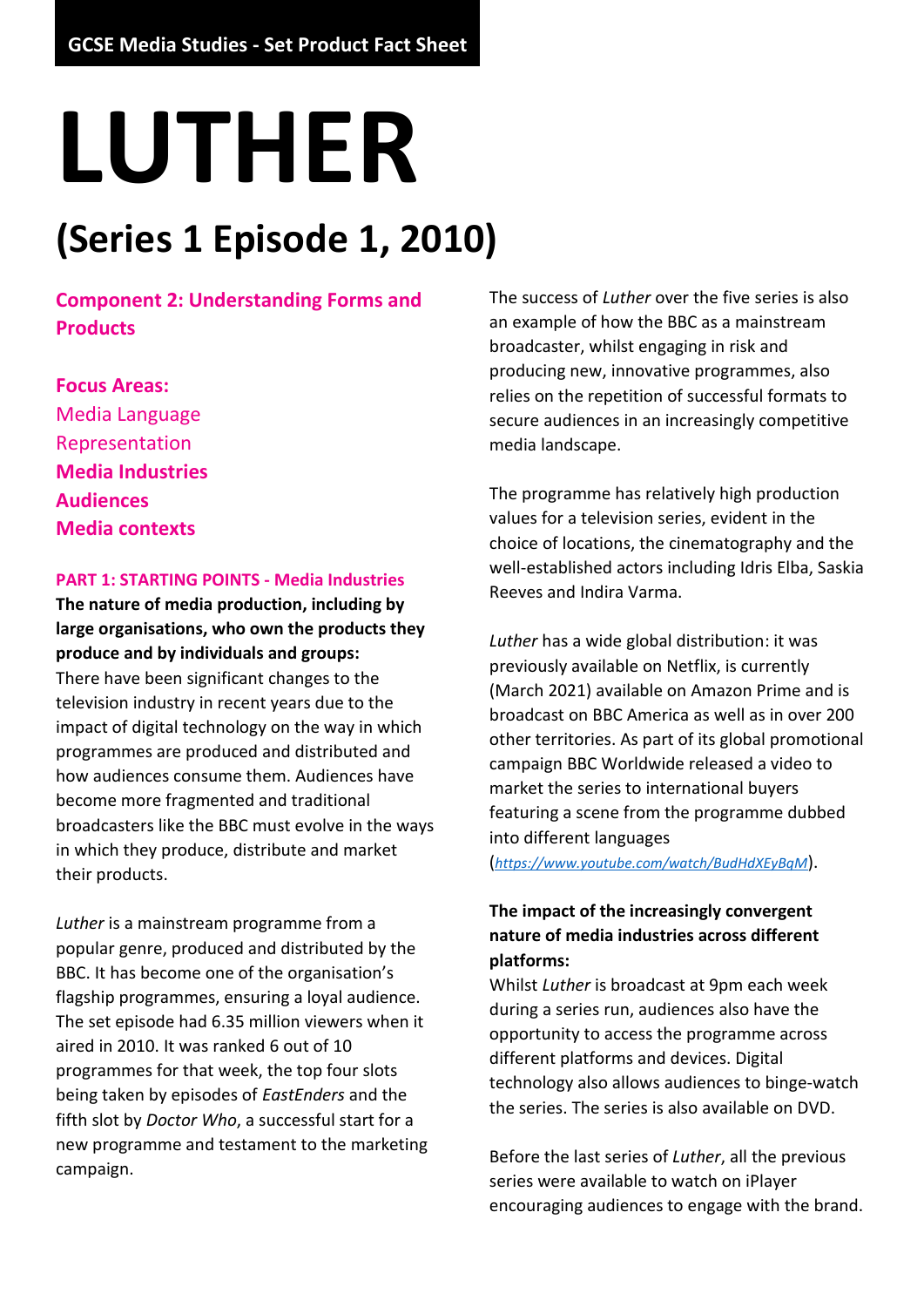There is also a BBC website dedicated to the programme, and social media platforms.

#### **The importance of different funding models, including government funded, not-for-profit and commercial models:**

Television companies operate either a public service or commercial broadcasting model. The BBC is a public service broadcaster, funded by the licence fee, with a remit to inform, educate and entertain, and this influences what is produced. The funding arrangement allows the BBC some aspect of freedom as they are less driven by ratings and profit. Its relative autonomy enables it to offer a diverse range of programming content and crime dramas are an important element of its content and schedule.

The BBC does have an element of governmental control and there is an ongoing discussion centred around the continuation of the licence fee, which is set by the government, with some members unhappy about the BBC's funding model. However, there is considerable support from the public, the arts and entertainment industry and sections of the government for what is seen as the essential role played by the public service broadcaster.

#### **The function and types of regulation in the media:**

Television companies and specific channels operate self-regulation through scheduling decisions, the watershed, and announcements at the beginning of programmes giving information about possible areas of offence.

The BBC Board is responsible for ensuring that the BBC fulfils its mission as detailed in the Royal Charter which sets out the BBC's object, mission, and public purposes. It is reviewed and renewed regularly, the current charter began in January 2017 and ends in December 2027. The BBC is externally regulated by Ofcom which is accountable to Parliament and publishes

standards which must be adhered to by

broadcasters. DVD releases of the programme are classified by the BBFC. One of the duties of Ofcom is to examine specific complaints made by listeners about programmes broadcast on channels that it has licenced.

#### **PART 2: STARTING POINTS – Audiences**

*Luther* is produced by the BBC, a public service broadcaster. Audiences will be familiar with BBC content and have an expectation of a quality drama with high production values. The trailer for the programmer uses the slogan 'Original British Drama' to appeal to the audience suggesting the BBC's investment in homegrown drama.

Crime drama is a popular genre with audiences and the BBC is known for producing successful programmes in this genre.

*Luther* aims to reach a wide audience and appeals to both men and women due to its diverse range of characters. The 9pm scheduling time is a popular slot for the BBC's highest rated shows and placing it after the watershed highlights the adult content.

Whilst the BBC target audience for the programme is 25-40, the fact that it also appeared on Netflix suggests a younger, 16-25 year-old, target audience who are more likely to binge watch the series.

#### **The ways in which media organisations target audiences:**

- The use of teaser and longer trailers introduced the character of Luther to audiences and established an enigma around his character.
- The high production values obvious from the marketing material including the use of recognisable stars and the expectations related to the BBC branding.
- The introduction of enigmatic characters to intrigue audiences including Luther, but also Alice who became very popular. The BBC website for the programme included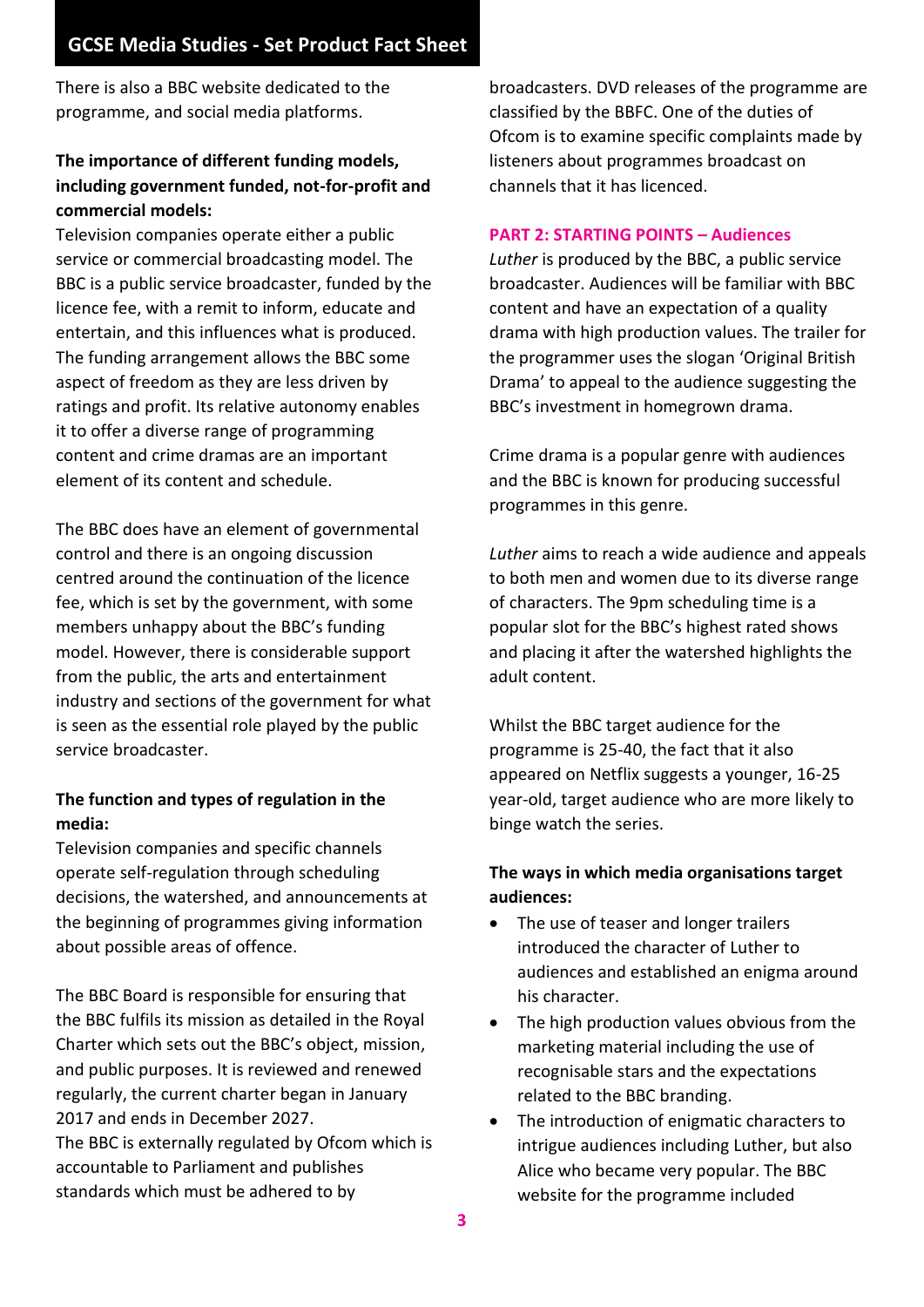'Postcards from Alice' encouraging audiences to engage with the character's story world.

The creation of other interactive and online features which extend the world of the programme including 'Ripley's Video Diary' which involves the audience by creating a backstory around Luther. The blog from the writer Neil Cross gives and insight into the process of creating the programme and the BBC Writer's room allows audiences to read programme scripts.



#### **The role of media technologies in reaching and identifying audiences, and in audience consumption and usage:**

- Changes and developments in technology have had an impact upon the way in which audiences access, consume and respond to media products. Audiences now have a range of content to choose from on a range of different platforms to suit their needs and lifestyle.
- Luther, as well as being available to watch on BBC, BBC iPlayer and Amazon Prime, also has a website where audiences can access extra information and videos related to the programme.
- The programme can also reach audiences through social media sites including Twitter and Facebook which also allows the BBC to review audience reactions to characters and storylines.

#### **Theoretical perspectives on audience: Blumler and Katz's Uses and Gratifications theory:**

There are several theories that have been written to explore the relationship between audiences and media products. The Uses and Gratifications theory was one of the first to suggest that audiences can be active consumers of the media and seek out and use different media products in order to satisfy a need and to experience different pleasures including:

• **Entertainment/diversion:** audiences watch some media products including crime dramas to escape from everyday life into a fictional world that absorbs their interest. *Luther* is an inverted detective story and audiences may also gain pleasure from picking up clues and trying to solve the crime along with the detective. Audiences may recognise the conventions of the genre in the programme and will predict certain outcomes, experiencing pleasure when they are correct in their assumptions. *Luther* involves the audience from the beginning by placing them in a privileged spectator position regarding the outcome of the chase and Henry Madsen at the start and the relationship between Luther and Alice. Audiences may also be attracted to the actors who are popular, for example Idris Elba, Ruth Wilson and Saskia Reeves. Luther is an enigmatic character who does not display the typical characteristics of his role and this may add to his appeal 'When I type the end of any series I immediately start to miss him' (Neil Cross, writer of *Luther [www.bbc.co.uk](http://www.bbc.co.uk/)*).